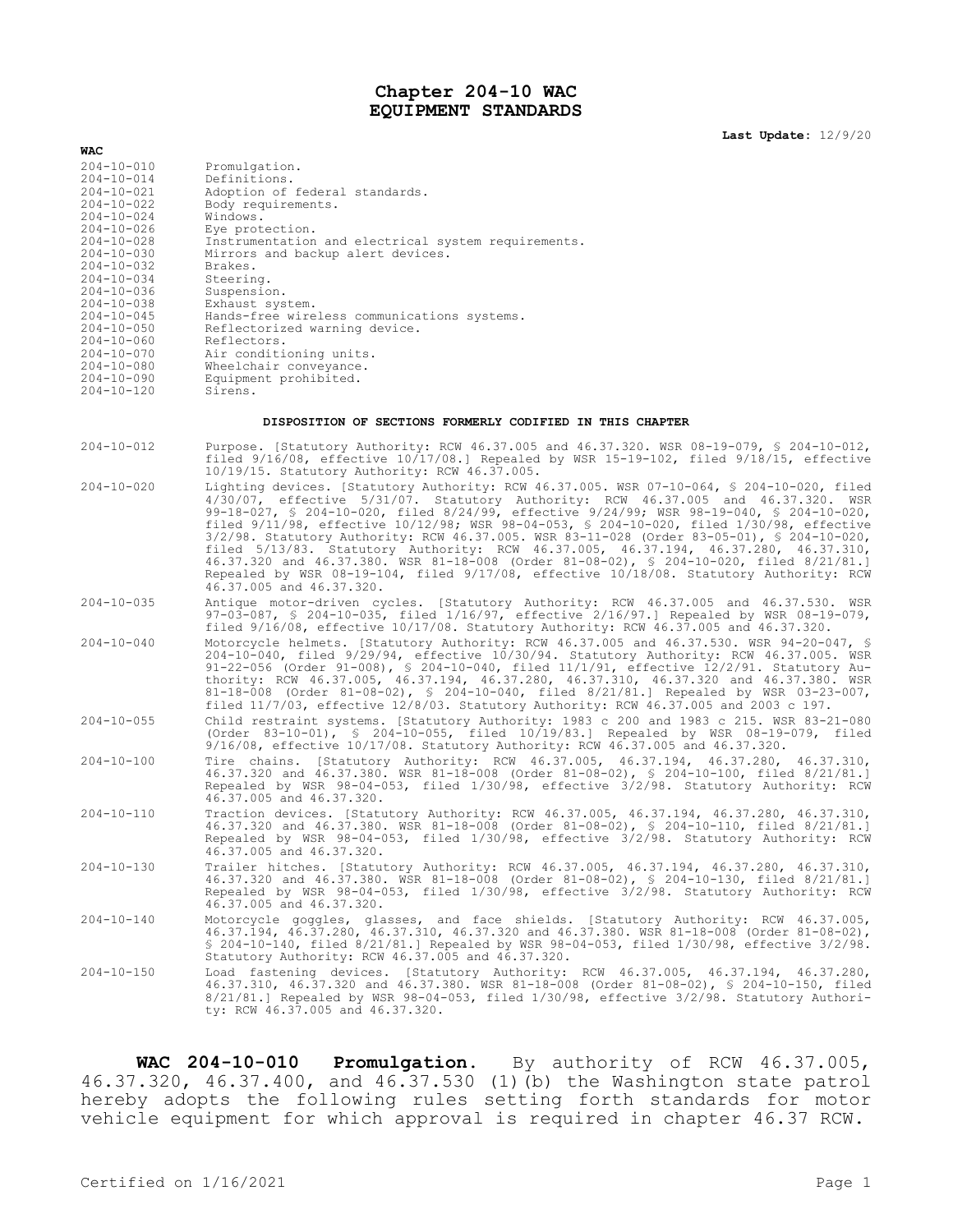[Statutory Authority: RCW 46.37.005 and 46.37.320. WSR 08-19-079, § 204-10-010, filed 9/16/08, effective 10/17/08. Statutory Authority: RCW 46.37.005, 46.37.194, 46.37.280, 46.37.310, 46.37.320 and 46.37.380. WSR 81-18-008 (Order 81-08-02), § 204-10-010, filed 8/21/81.]

**WAC 204-10-014 Definitions.** (1) "Eye glasses" means any spectacles, sunglasses, or goggles having two separately mounted lenses, excluding contact lenses.

(2) "Goggles" means an optical device worn over the eyes, the predominant function of which is to protect the eyes without obstructing peripheral vision. They provide protection from the front and sides and may or may not form a complete seal with the face.

(3) "Face shield" means an eye protector attached to a helmet or headband(s) and which covers the wearer's eyes and face at least to a point approximately to the tip of the nose and whose predominant function is protection of the eyes.

(4) "FMVSS" means Federal Motor Vehicle Safety Standard, Title 49 Code of Federal Regulations (C.F.R.) Part 571.

(5) "Headband" means the part of an eye protection device consisting of a supporting band or other structure that either encircles the head or protective helmet, or can be attached thereto.

(6) "Motor vehicle" means passenger vehicles, multipurpose passenger vehicles, motorcycles, trucks, and buses which are intended for use on public highways, excluding commercial vehicles as defined under RCW 46.04.140.

(7) "Recognized manufacturer" means a person, firm, copartnership, association, or corporation who is or has engaged in the business of manufacturing motor vehicles intended for use on the public highways and offered for sale in interstate commerce.

(8) "Reflectorized warning device" means any device listed in RCW 46.37.450 or any device composed of a reflective sheeting material which consists of spherical lens elements embedded with a transparent plastic having a smooth, flat outer surface. The sheeting must be weather resistant and have a protected, low tac, precoated adhesive backing.

(9) "Reflex reflector" means a device that is used on vehicles to give an indication of presence to an approaching driver by reflecting light from the headlamps of the approaching vehicle.

(10) "SAE" means the Society of Automotive Engineers. Copies of the SAE Standards are available for review at the Washington State Patrol, 210 11th Avenue, Olympia, WA 98504, and may also be ordered from the Society of Automotive Engineers International, 400 Commonwealth Drive, Warrendale, PA 15086-7511.

(11) "Wheelchair conveyance" means any vehicle specially manufactured or designed for transportation of a physically or medically impaired person who is either wheelchair-bound or otherwise walking impaired. The vehicle may be a separate vehicle used in lieu of a wheelchair or a vehicle used for transporting the impaired person who is simultaneously occupying a wheelchair.

[Statutory Authority: RCW 46.37.005. WSR 15-19-102, § 204-10-014, filed 9/18/15, effective 10/19/15. Statutory Authority: RCW 46.37.005 and 46.37.320. WSR 09-22-078, § 204-10-014, filed 11/3/09, effective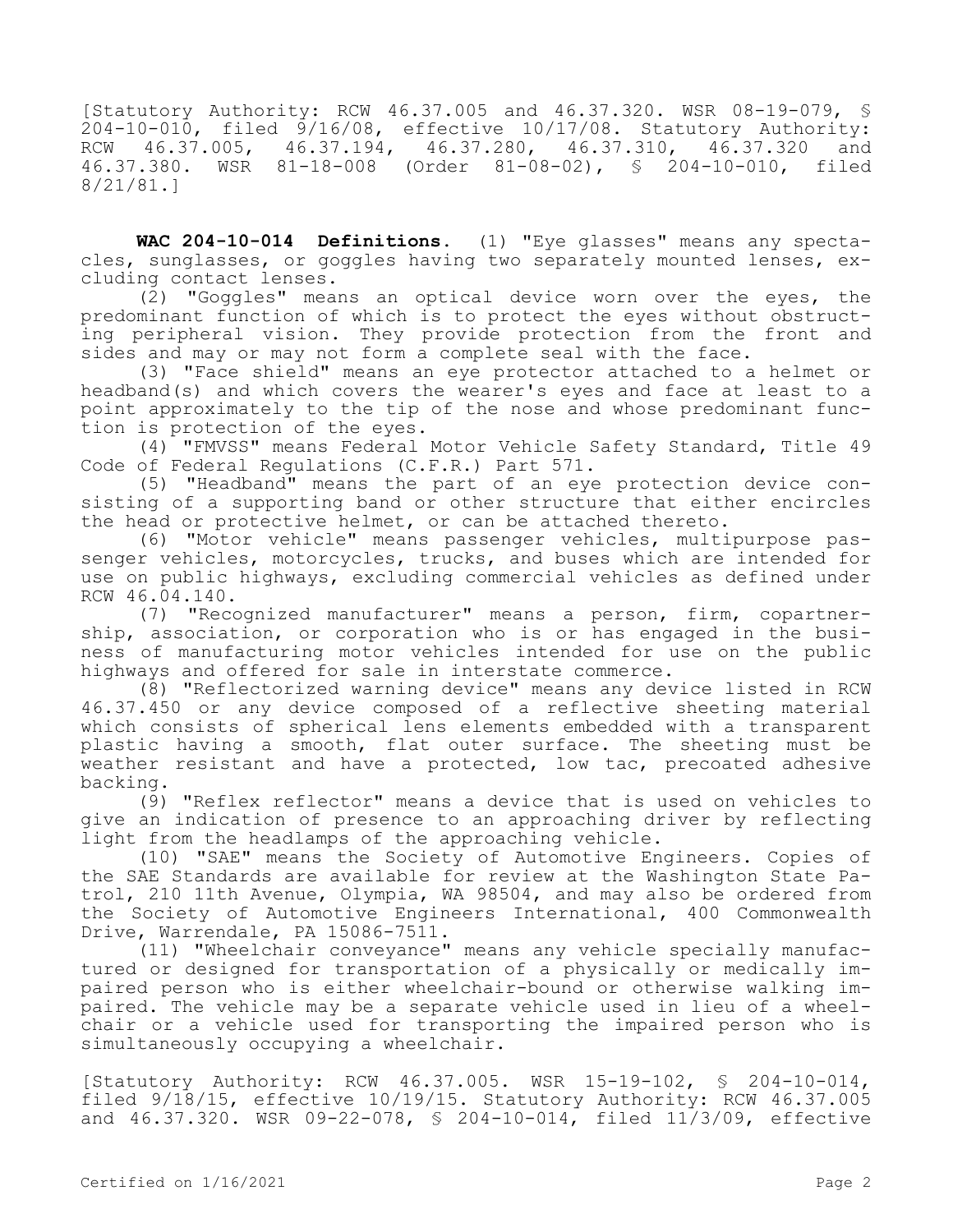12/4/09; WSR 08-19-079, § 204-10-014, filed 9/16/08, effective 10/17/08.]

**WAC 204-10-021 Adoption of federal standards.** The Washington state patrol adopts by reference Title 49 Code of Federal Regulations (C.F.R.) Part 571 Federal Motor Vehicle Safety Standards (FMVSS) for vehicle equipment standards. The patrol adopts the version of FMVSS in effect on the effective date of this section unless otherwise prescribed under state law. The FMVSS as outlined in Title 49 C.F.R. 571 are as follows: 1. 101 - Controls and displays. 2. 102 - Transmission shift position sequence, starter interlock, and transmission braking effect. 3. 103 - Windshield defrosting and defogging systems. 4. 104 - Windshield wiping and washing system. 5. 105 - Hydraulic and electric brake systems. 6. 106 - Brake hoses. 7. 108 - Lamps, reflective devices, and associated equipment. 8. 109 - New pneumatic and certain specialty tires. 9. 110 - Tire selection and rims and motor home/recreation vehicle trailer load carrying capacity information for motor vehicles with a GVWR of 4,536 kilograms (10,000 pounds) or less. 10. 111 - Rear visibility. 11. 113 - Hood latch system. 12. 114 - Theft protection and rollaway prevention. 13. 116 - Motor vehicle brake fluids. 14. 117 - Retreaded pneumatic tires. 15. 118 - Power-operated window, partition, and roof panel systems. 16. 119 - New pneumatic tires for motor vehicles with a GVWR of more than 4,536 kilograms (10,000 pounds) and motorcycles. 17. 120 - Tire selection and rims and motor home/recreation vehicle trailer load carrying capacity information for motor vehicles with a GVWR of more than 4,536 kilograms (10,000 pounds). 18. 121 - Air brake systems. 19. 122 - Motorcycle brake systems. 20. 122a - Motorcycle brake systems. 21. 123 - Motorcycle controls and displays. 22. 124 - Accelerator control systems. 23. 125 - Warning devices. 24. 126 - Electronic stability control systems. 25. 129 - New non-pneumatic tires for passenger cars. 26. 131 - School bus pedestrian safety devices. 27. 135 - Light vehicle brake systems. 28. 138 - Tire pressure monitoring systems. 29. 139 - New pneumatic radial tires for light vehicles. 30. 201 - Occupant protection in interior impact. 31. 202 - Head restraints; Applicable at the manufacturer's option until September 1, 2009. 32. 202a - Head restraints; Mandatory applicability begins on September 1, 2009. 33. 203 - Impact protection for the driver from the steering control system. 34. 204 - Steering control rearward displacement. 35. 205 - Glazing materials.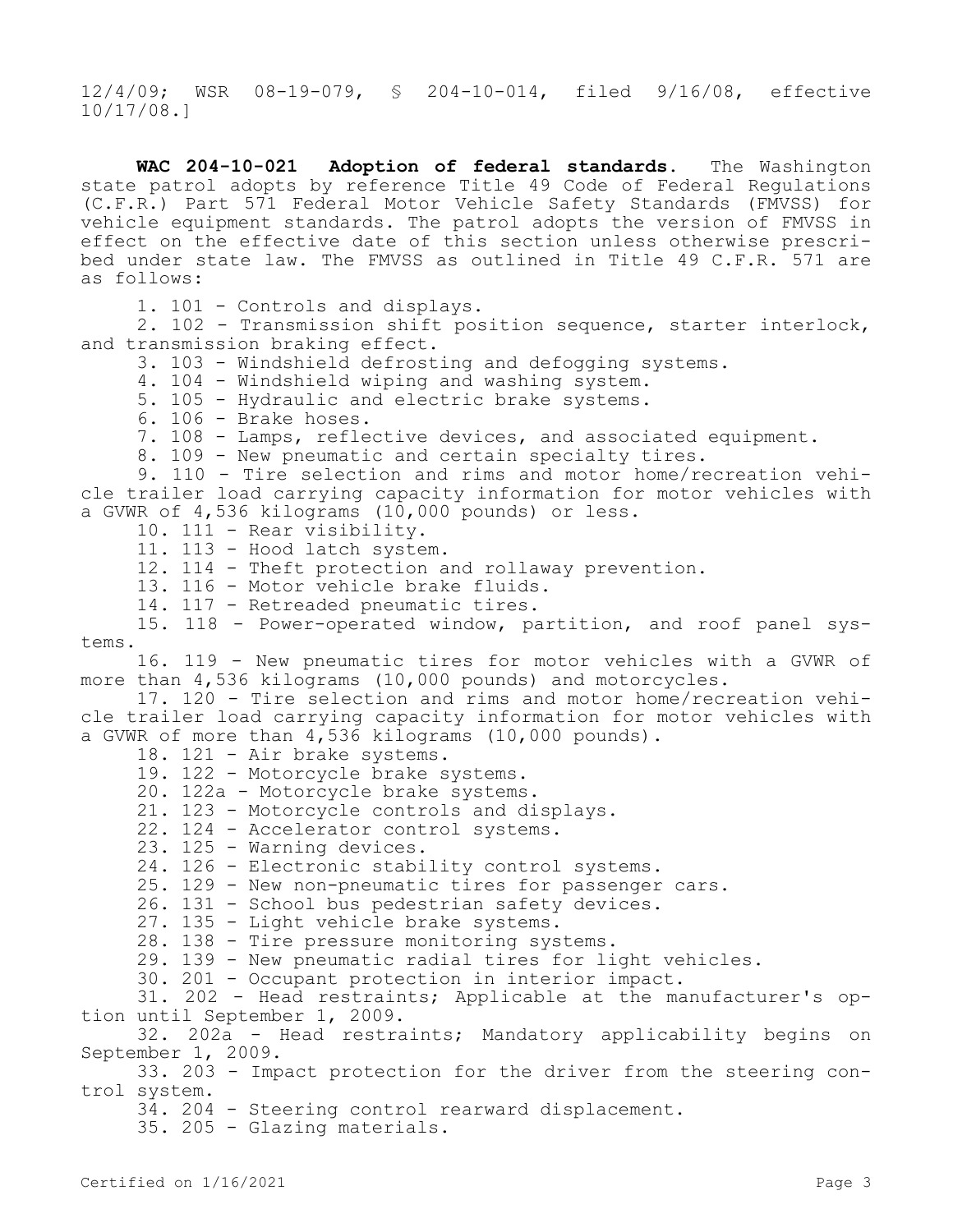36. 205a - Glazing equipment manufactured before September 1, 2006 and glazing materials used in vehicles manufactured before November 1, 2006. 37. 206 - Door locks and door retention components. 38. 207 - Seating systems. 39. 208 - Occupant crash protection. 40. 209 - Seat belt assemblies. 41. 210 - Seat belt assembly anchorages. 42. 212 - Windshield mounting. 43. 213 - Child restraint systems. 44. 214 - Side impact protection. 45. 216 - Roof crush resistance; Applicable unless a vehicle is certified to § 571.216a. 46. 216a - Roof crush resistance; Upgraded standard. 47. 217 - Bus emergency exits and window retention and release. 48. 218 - Motorcycle helmets. 49. 219 - Windshield zone intrusion. 50. 220 - School bus rollover protection. 51. 221 - School bus body joint strength. 52. 222 - School bus passenger seating and crash protection. 53. 223 - Rear impact guards. 54. 224 - Rear impact protection. 55. 225 - Child restraint anchorage systems. 56. 226 - Ejection mitigation. 57. 301 - Fuel system integrity. 58. 302 - Flammability of interior materials. 59. 303 - Fuel system integrity of compressed natural gas vehicles. 60. 304 - Compressed natural gas fuel container integrity. 61. 305 - Electric-powered vehicles: Electrolyte pillage and electrical shock protection. 62. 401 - Interior trunk release. 63. 403 - Platform lift systems for motor vehicles. 64. 404 - Platform lift installations in motor vehicles. 65. 500 - Low-speed vehicles.

Links to 49 C.F.R. 571 are available at www.ecfr.gov. Copies of the C.F.R. may also be ordered through the United States Government Printing Office, 732 N. Capitol Street N.W., Washington, D.C. 20401.

[Statutory Authority: RCW 46.37.005. WSR 15-19-102, § 204-10-021, filed 9/18/15, effective 10/19/15. Statutory Authority: RCW 46.37.005 and 46.37.320. WSR 12-17-115, § 204-10-021, filed 8/21/12, effective 9/21/12; WSR 08-19-079, § 204-10-021, filed 9/16/08, effective 10/17/08.]

**WAC 204-10-022 Body requirements.** (1) Defroster and defogging devices: Every enclosed motor vehicle must be equipped with a device capable of defogging and defrosting the windshield area. Vehicles or exact replicas of vehicles manufactured prior to January 1938 are exempt from this requirement.

(2) Door latches: Every enclosed motor vehicle equipped with side doors leading directly into a compartment that contains one or more seating accommodations must be equipped with door latches which firmly and automatically secure the door when pushed closed and which allow each door to be opened both from the inside and outside.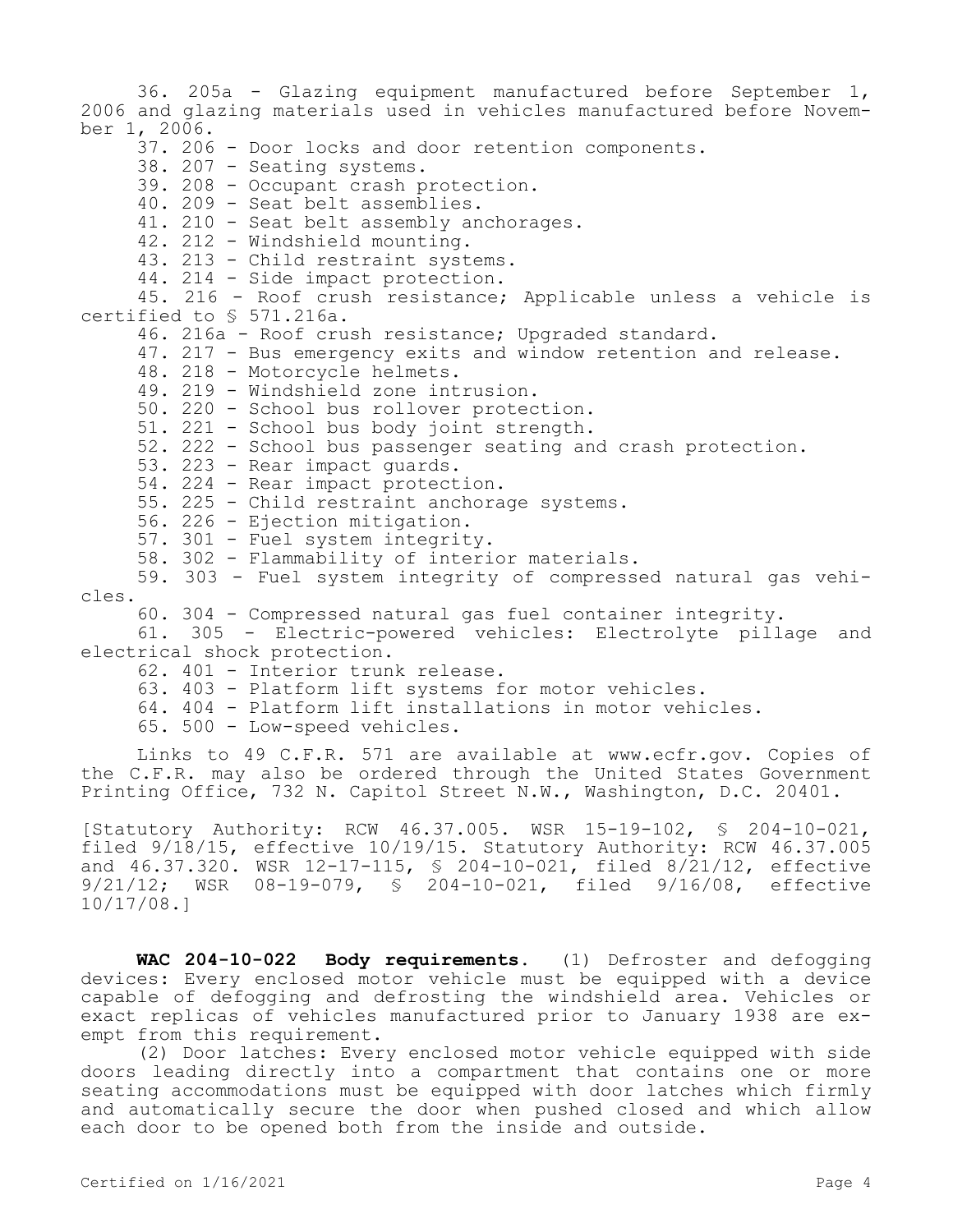(3) Hoodlatches: A front opening hood must be equipped with a primary and a secondary latching system to hold the hood in a closed position.

Hoods are optional equipment on vehicles defined as street rod vehicles, custom vehicles and kit vehicles.

(4) Enclosed passenger compartment: A motor vehicle with an enclosed passenger compartment and powered by an internal combustion engine must be constructed to prevent the entry of exhaust fumes into the passenger compartment.

(5) Floor pan: A motor vehicle must be equipped with a floor pan under the entire passenger compartment capable of supporting the weight of the number of occupants that the vehicle is designed to carry.

(6) Bumpers: A motor vehicle must be equipped with a bumper on both the front and rear of the vehicle with the exception of motor vehicles where the original or predominant body configuration, provided by a recognized manufacturer, did not include such bumper or bumpers in the design of the vehicle. For the relevant model year, bumpers must accommodate recognized manufacturer impact absorption systems pursuant to applicable SAE Bumper Standards or equivalent standards.

Bumpers are optional equipment on vehicles defined as street rod vehicles, custom vehicles and kit vehicles.

Bumpers, unless specifically exempted above, must:

(a) Be at least four and one-half inches in vertical height.

(b) Be centered on the vehicle's centerline.

(c) Extend no less than the width of the respective wheel track distances.

(d) Be attached to the vehicle in a manner equivalent to the original manufacturer's installation.

(e) Be horizontal load bearing and attach to the vehicle frame to effectively transfer energy when impacted.

(f) Be mounted at a maximum height based on the vehicle classification and original gross vehicle weight rating (GVWR) of the vehicle, measured from a level surface to the highest point on the bottom of the bumper. For vehicles exempted from the bumper requirement for the reasons stated above, a maximum frame elevation measurement must be made to the bottom of the frame rail. Maximum heights are as follows:

|                                                             | Front     | Back      |  |
|-------------------------------------------------------------|-----------|-----------|--|
| Passenger Vehicles and<br>Neighborhood Electric<br>Vehicles | 22 Inches | 22 Inches |  |
| For Trucks:                                                 |           |           |  |
| 4,500 lbs. and under<br><b>GVWR</b>                         | 24 Inches | 26 Inches |  |
| 4,501 lbs. to 7,500 lbs.<br>GVWR                            | 27 Inches | 29 Inches |  |
| 7,501 lbs. and over<br>GVWR                                 | 28 Inches | 30 Inches |  |

A blocker beam or additional bumper may not be used to meet the above requirements.

(g) If an existing bumper from a recognized manufacturer is not used and a special bumper is fabricated, it must be certified as meeting the bumper standards set under 49 C.F.R. 581.

(7) Fenders: All wheels of a motor vehicle must be equipped with fenders designed to cover the entire tire tread width that comes in contact with the road surface. Coverage of the tire tread circumfer-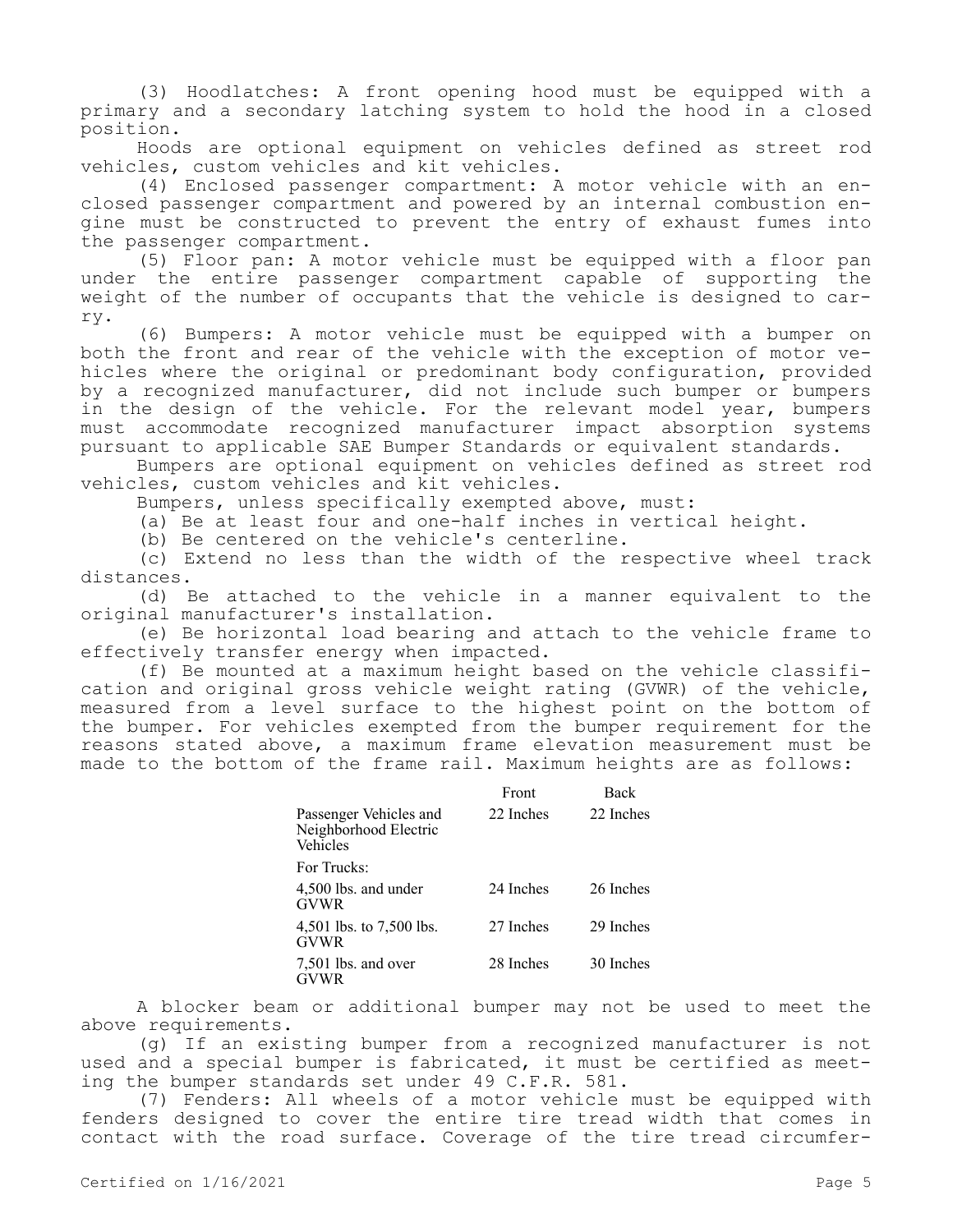ence must be from at least fifteen degrees in front and to at least seventy-five degrees to the rear of the vertical centerline at each wheel measured from the center of the wheel rotation. At no time can the tire come in contact with the body, fender, chassis, or suspension of the vehicle. Street rods and kit vehicles which are more than forty years old and are owned and operated primarily as a collector's item need not be equipped with fenders when the vehicle is used and driven during fair weather on well-maintained, hard-surfaced roads.

(8) Frame: A motor vehicle must be equipped with a frame. If an existing frame from a recognized manufacturer is not used and a special frame is fabricated, it must be constructed of wall box or continuous section tubing, wall channel, or unitized construction capable of supporting the vehicle, its load, and the torque produced by the power source under all conditions of operation. The structural strength of the frame must be certified by the builder as meeting the applicable standards set under 49 C.F.R. 571 Parts 201, 214, 216, and 220 through 224, and the SAE Standards. Such certification must be made by either:

(a) Certification provided on the vehicle in the form of a label which has been affixed in accordance with FMVSS outlining the portions of the FMVSS which have been met; or

(b) A notarized letter from the builder of the frame outlining the portions of the Federal Motor Vehicle Safety Standards (FMVSS) which have been met; or<br>(c) If the vehic

If the vehicle is a kit vehicle, as outlined in RCW 46.12.440, documentation from the manufacturer of the vehicle frame that informs the owner that the frame has not been certified as meeting the applicable federal motor vehicle safety standard set under 49 C.F.R. 571 Parts 201, 214, 216, and 220 through 224, and the applicable SAE Standards.

[Statutory Authority: RCW 46.37.005. WSR 15-19-102, § 204-10-022, filed 9/18/15, effective 10/19/15. Statutory Authority: RCW 46.37.005 and  $46.37.320$ . WSR  $12-03-085$ , § 204-10-022, filed  $1/\overline{1}3/12$ , effective 2/13/12. Statutory Authority: RCW 46.37.005 and 46.37.240. WSR 09-18-071, § 204-10-022, filed 8/31/09, effective 10/1/09. Statutory Authority: RCW 46.37.005 and 46.37.320. WSR 08-19-079, § 204-10-022, filed 9/16/08, effective 10/17/08.]

**WAC 204-10-024 Windows.** (1) The windshield must be framed and in such a position that it affords continuous horizontal frontal protection to the driver and front seat occupants. The minimum vertical height of the unobstructed windshield glass must be six inches, or as originally equipped by a recognized manufacturer.

(2) The vehicle must be provided with a windshield and side windows or openings which allow the driver a minimum outward horizontal vision capability, ninety degrees each side of a vertical plane passing through the fore and aft centerline of the vehicle. This range of vision:

(a) May be interrupted by window framing not exceeding four inches in width at each side location.

(b) Must have no obstruction forward of the windshield which extends more than two inches upward into the horizontally forward projected vision area of the windshield except windshield wiper components and hood ornaments identical to those originally installed by a recognized manufacturer. For the purposes of this section, the projec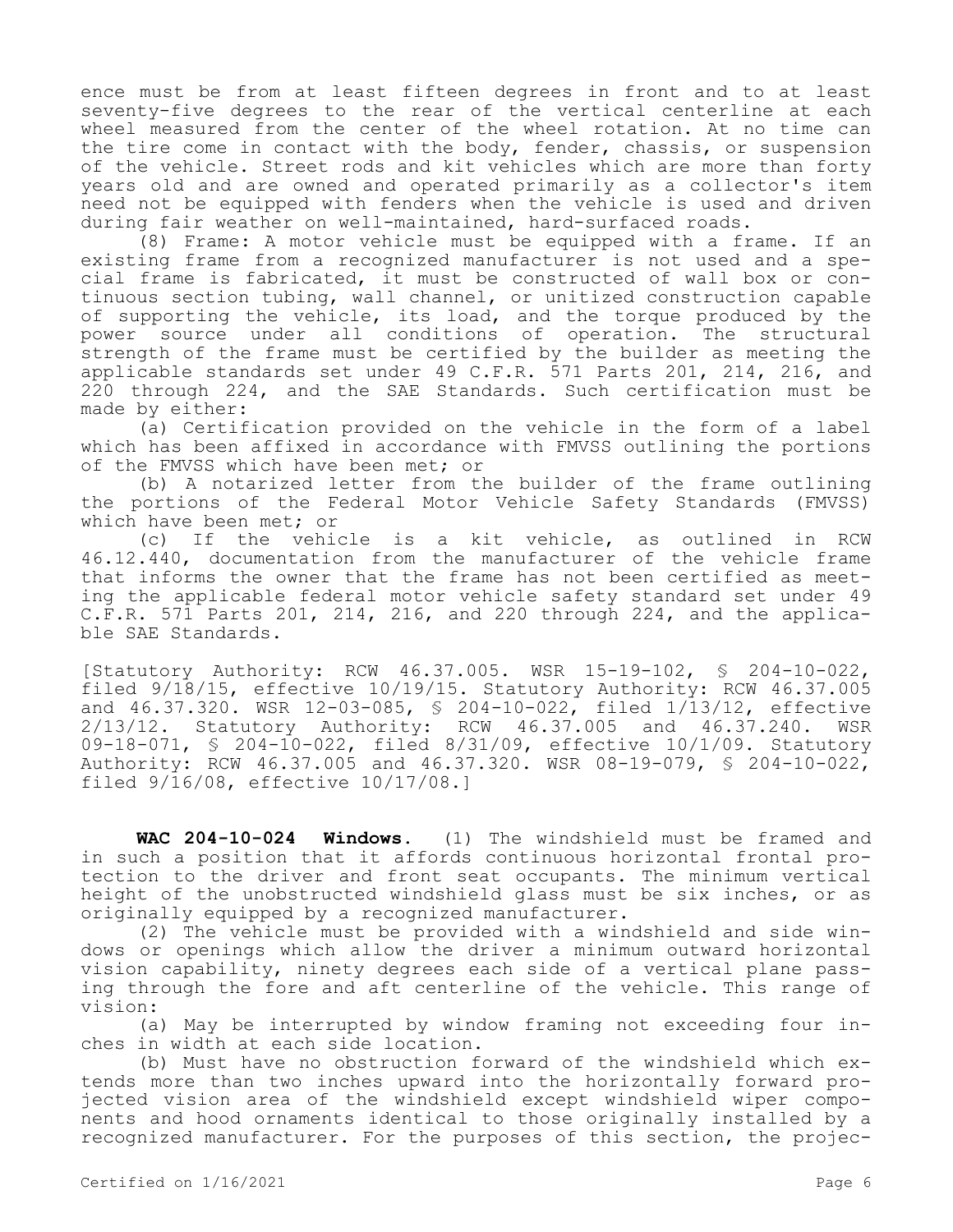ted vision area of the windshield will be defined as that area above a line from the top of the steering wheel to the top of the front fenders or hood, whichever is higher.

(3) If a windshield is not required under 49 C.F.R. 571, the operator must wear eye protection as outlined in chapter 46.37 RCW and  $WAC$  204-10-026.

[Statutory Authority: RCW 46.37.005. WSR 15-19-102, § 204-10-024, filed 9/18/15, effective 10/19/15. Statutory Authority: RCW 46.37.005 and 46.37.320. WSR 09-22-078, § 204-10-024, filed 11/3/09, effective 12/4/09; WSR 08-19-079, § 204-10-024, filed 9/16/08, effective 10/17/08.]

**WAC 204-10-026 Eye protection.** If a vehicle does not have a windshield, and the driver is required to wear eye protection by chapter 46.37 RCW, the eye protection device (EPD) must:

(1) Be one of the following: Goggles, face shield, or eye glasses.

(a) Eye glasses must:

(i) Have a convex frontal surface on each lens, or be an ophthalmic corrective lens.

(ii) Have a minimum area of three square inches or 19.356 square centimeters for each lens. The horizontal diameter (or side-to-side measurement) must be no less than two inches or 50 millimeters. The vertical diameter (or top-to-bottom measurement) must be no less than one and one-half inches or 38 millimeters. A diameter must pass through a point on the lens that is intended to be directly in front of the pupil of the eye when the wearer is looking straight ahead.

(b) Optical correction of a person's vision, where required or desired, may be provided either:

(i) By an EPD that provides the proper optical correction; or

(ii) By personal corrective lenses worn under an EPD that does not disturb the adjustment of those lenses.

(2) Not have any sharp edges or projections that could cause harm or discomfort to the wearer.

(3) Be made of durable quality.

(4) Have a headband capable of holding the EPD securely under normal operating conditions. It must be capable of easy adjustment and replacement.

(5) Not use material(s) commonly known to cause skin irritation or disease for those parts of the device which come into contact with the skin.

(6) Where plastic materials are used, use noncombustible or slow burning materials.

(7) Not use cellulose nitrate, or materials having flammability characteristics approximately those of cellulose nitrate.

(8) Be tested on a standard human head form in a position simulating its position in actual use.

The test must:

(a) Use a steel projectile three-eighths inches in diameter, weighing 1.56 ounces approximately two and one-half inches long with a conical point of ninety degrees included angle, the point having a spherical radius no greater than .020 inches and a hardness of 60(10) on the Rockwell "C" scale, which must be freely dropped from a height of fourteen feet above the EPD. The projectile may be guided, but not restricted in its vertical fall by dropping it through a tube extend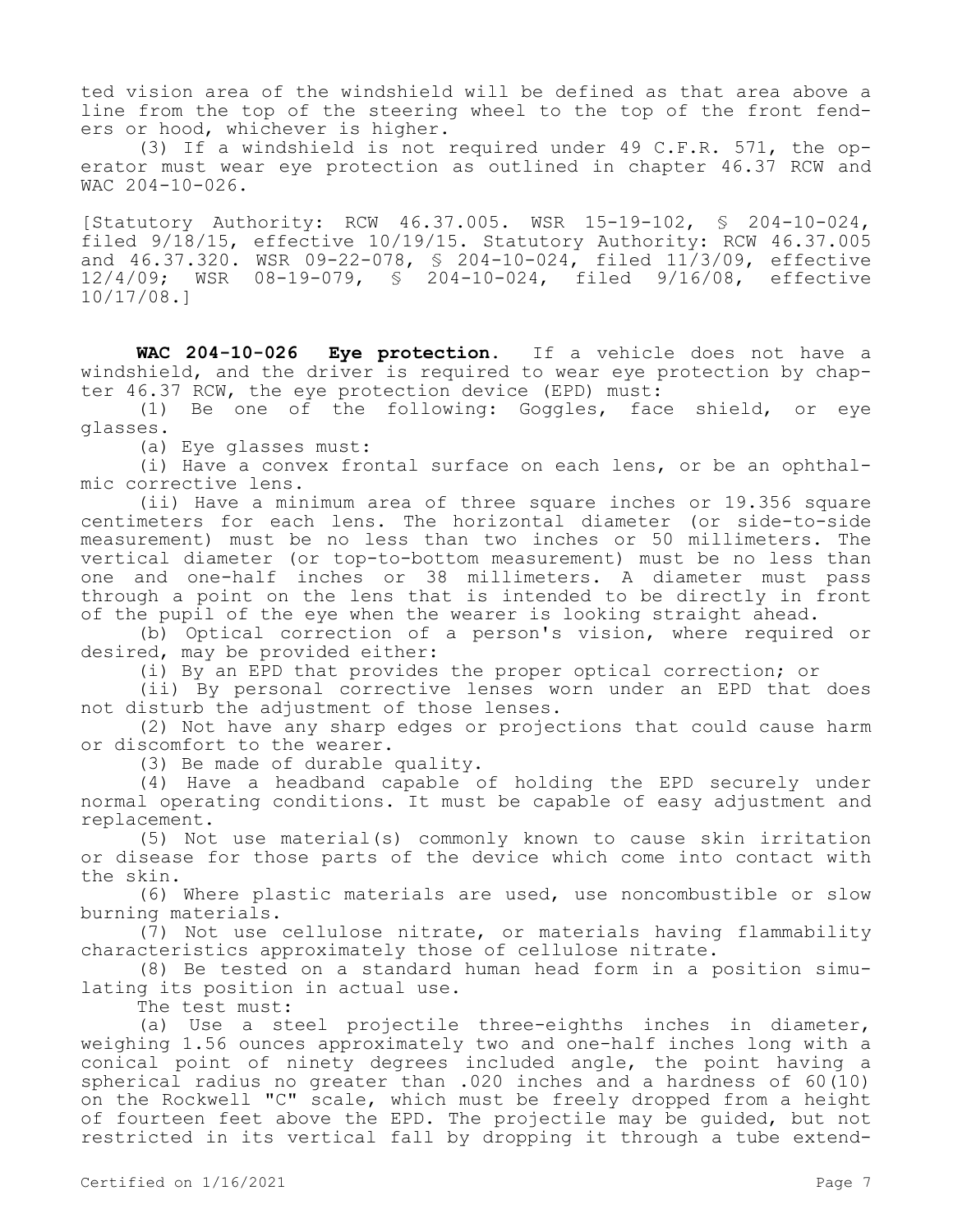ing to within approximately four inches of the impact area. The impact area must be on the forward optical surface and within one-inch diameter circle centered over the eye opening. The impact point must be perpendicular to a plane tangent to the impact area.

(b) Not allow penetration of the projectile through the EPD. Cracking or piercing of the EPD is permissible provided that the projectile does not pass through or remain lodged in the EPD lens, but is repulsed by the EPD, and that no particles of the EPD will break loose from any eyeward surface of the EPD.

(c) Be performed at room temperature (sixty-five degrees to eighty-five degrees F) under normal humidity conditions.

(d) If plastic materials are used, expose the EPD to a test to determine the flame-propagation rate. The specimen must be ignited by holding one end of the specimen horizontally at the top of a luminous three quarter-inch Bunsen burner flame in a draft-free room. The rate of propagation of burning, after removing the flame from the specimen, determined by a stop watch, must be one inch or less per twenty-four seconds. A faster rate of propagation will be cause for rejection.

(9) Have lenses that comply with the following requirements:

(a) Lenses must be made of material suitable for ophthalmic use, and must be free from striae, waves, bubbles, or any other defects which may impair their optical quality.

(b) The prismatic effect of a noncorrective lens must not exceed 1/8 diopter at any point with the specified minimum field of vision. In the case of eye glasses, each noncorrective lens must comply with the limitation of prismatic effect.

(c) In any meridian, the refractive power of a noncorrective lens must not exceed plus or minus 1/8 diopter and the difference between the refractive powers in any two meridians must not exceed 1/8 diopter.

(d) The definition afforded by a noncorrective lens must be such that a line pattern with lines separated not more than twenty-four seconds of angle must be clearly distinguishable when viewed through the lens.

(e) The compliance of a lens with the prismatic effects, refractive power, and definition requirements of (a), (b), and (c) of this subsection must be determined in accordance with those test methods described in Sections 6.3.4.1.1, 6.3.4.1.2, and 6.3.4.1.3 of the American National Standards Institute Standard Z87.1-1968, September 18, 1968, "Eye and Face Protection" and explained in Section 10.1 of the<br>National Bureau of Standards Circular 533, May 20, 1953, "Method for National Bureau of Standards Circular 533, May 20, 1953, Determining the Resolving Power of Photographic Lenses." In order to maintain consistency in the results of tests conducted by various organizations, the following test requirements must be met:

(i) An 8-power telescope with focusing arrangement to accommodate the refractive effects of both positive (converging) and negative (diverging) lenses placed between the telescope and test chart must be used. The illuminated target and test chart must be a central dot and a concentric circle one-inch in diameter plus one of the high contract ("black and white") NBS Resolution Test Charts, dated 1952, and printed on "Lens Resolution Chart to Accompany NBS Circular 533." The chart must be perpendicularly aligned thirty-five feet from the objective lens of the telescope when the telescope is properly focused with no test, sample, or other lens between the objective lens and the chart. The center dot and the periphery of the concentric circle oneinch in diameter must be used when testing for prismatic effect. The test pattern marked "20" must be used when testing for refractive pow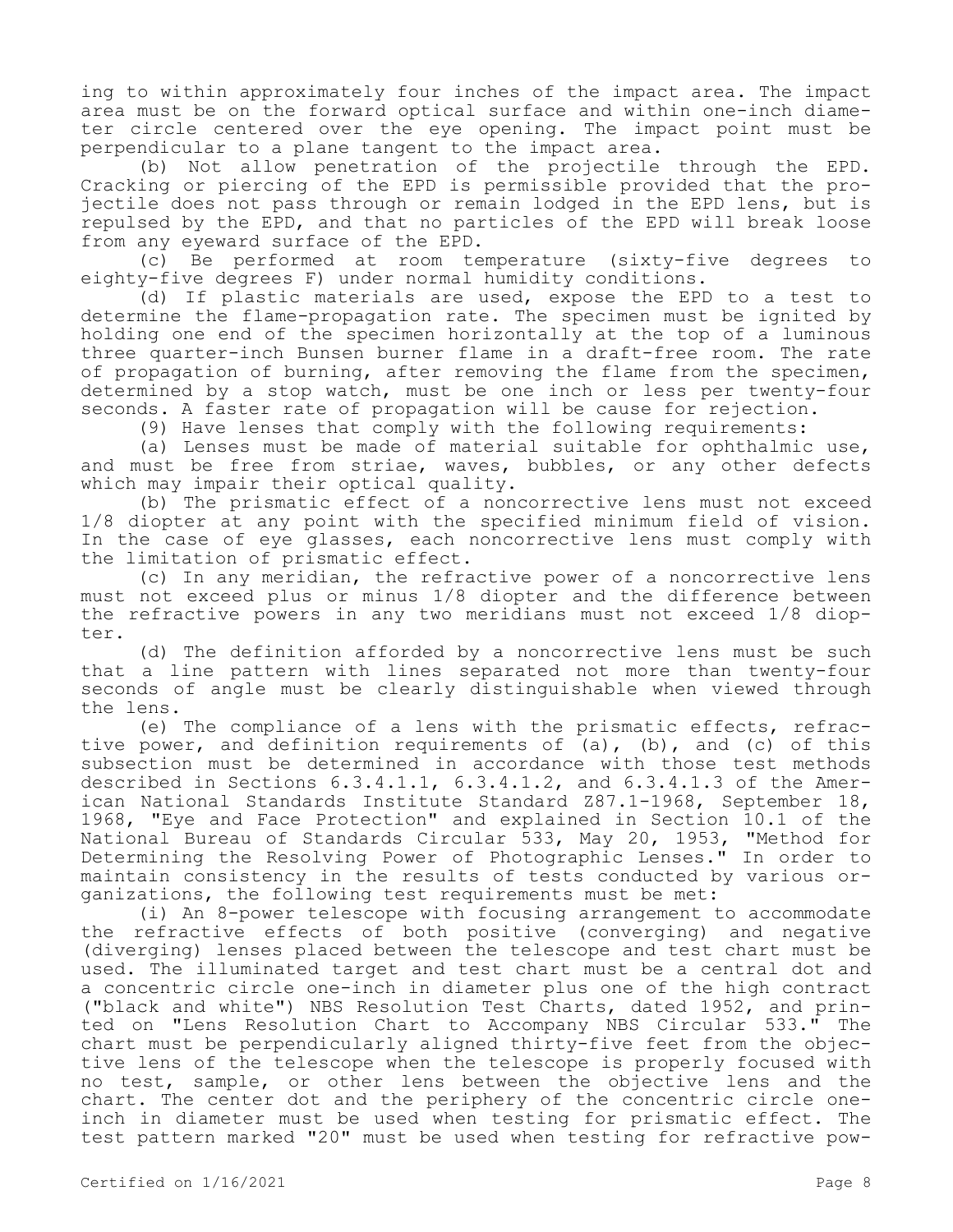er and when testing for definition. Standard lenses of plus or minus 1/8 diopter must be used when testing for refractive power.

(ii) Other standard methods of test or examination that are equivalent or superior, as regards to accuracy, quality, and consistency of results to (e)(i) of this subsection specified in National Bureau of Standards methods, may be used to determine compliance only when such methods are approved by the state official to whom such approving authority has been assigned, or delegated, through due process of applicable state law.

(10) Not obstruct a horizontal field of vision to at least one hundred five degrees to the right side of the plane that passes through the pupil of the right eye looking straight ahead, and at least one hundred five degrees to the left side of the plane that passes through the pupil of the left eye looking straight ahead, and are parallel to the midsagittal plane, except as provided in (a) of this subsection.

(a) The specified minimum horizontal field of vision must be unobstructed except that the horizontal field provided by the spectacles or sunglasses may be obstructed by the frame in a sector no greater than seven and one-half degrees in horizontal angular width and located between fifty degrees and eighty degrees of the pertinent sagittal plane passing through the eye pupil when looking straight ahead.

(b) When ascertaining the horizontal field of vision afforded by eyeglasses, the pupil of the eye must be assumed to be located 17 mm behind the point on the rear surface of the lens where the horizontal and vertical diameters intersect. When ascertaining the horizontal field of vision of EPDs other than eye glasses, the assumed location of the pupil of the eye relative to the structures of the EPD must be that location which is most likely to occur when the EPD is attached and worn in accordance with its manufacturer's instructions.

(c) No portion of the minimum horizontal field of vision will be obstructed by a temple piece, headband, helmet, helmet attaching device, or any other supporting or attaching device.

(11) Be clear (transmitting not less than eighty-five percent of incident visible radiation) or may be tinted provided that the tint does not impair the wearer's ability to discern color. If the EPD is tinted it must not be used at any time from a half hour after sunset to a half hour before sunrise and at any other time when due to insufficient light or unfavorable atmosphere conditions, persons and vehicles on the highway are not clearly discernible at a distance of five hundred feet ahead. The luminous transmittance must be determined by one of the following means:

(a) Photometrically by an observer having normal color vision, as determined by recognized color vision chart tests such as those employing pseudoisochromatic plates.

(b) With a physical photometer consisting of a thermopile (or other radiometer) and luminosity solution having a special transmittance curve which coincides closely with the luminous efficiency curve of the average eye.

(c) By measuring the special transmittance and calculating the luminous transmittance through the use of published data on the spectral radiant energy of CIE Source A and the relative luminous efficiency of the average eye.

The standard source of radiant energy used in the measurement of luminous transmittance must be a projection type lamp No. T-8 (or other high-powered, gas-filled tungsten filament incandescent lamp) operated at the color temperature (2854K) corresponding to CIE Source A.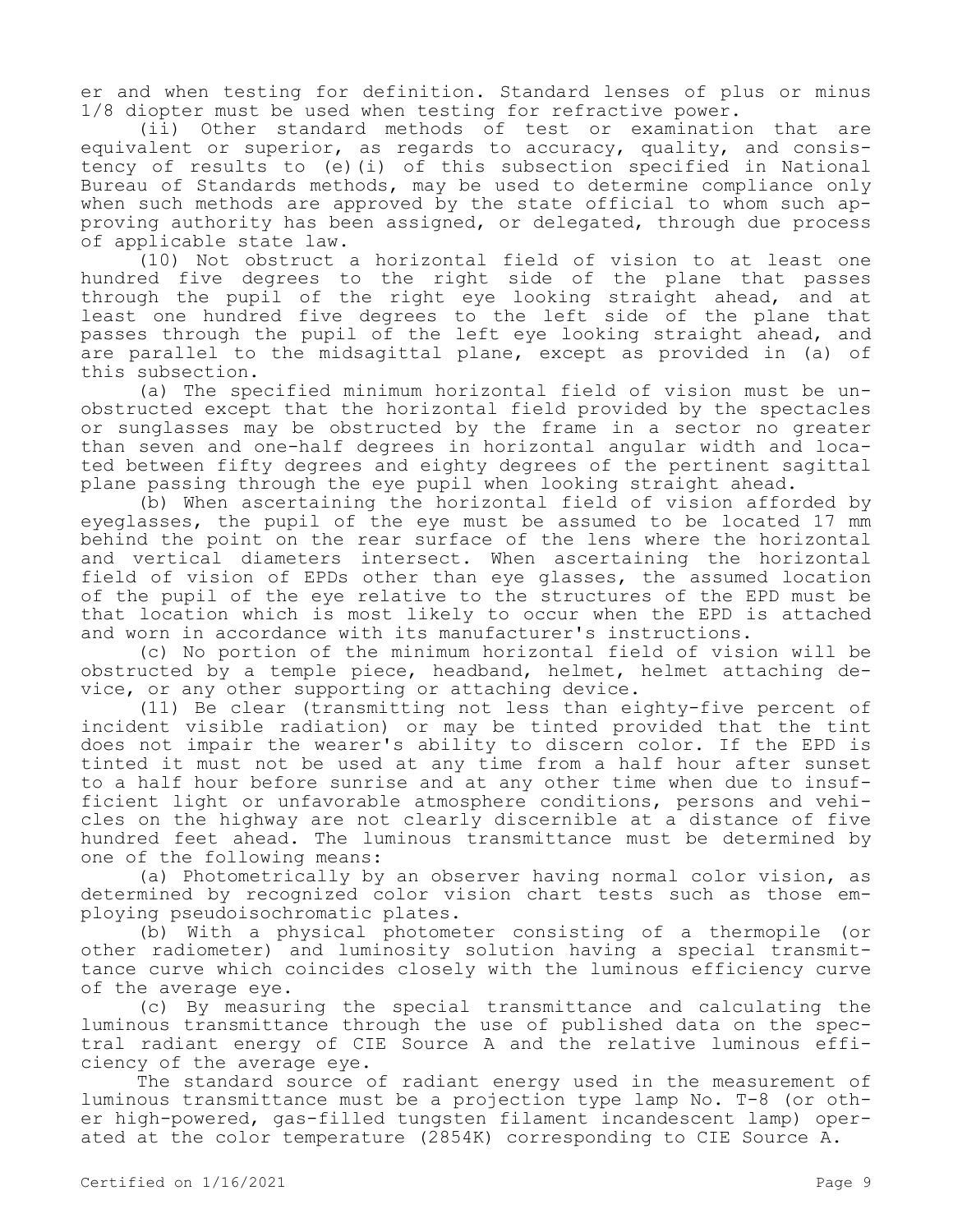(12) Be identified and labeled as follows:

(a) The EPD must be permanently marked in a manner not to interfere with the vision of the wearer.

(b) The manufacturer's or distributor's trade name and model name or number, which must correspond with the name and number under which the device has been approved or certified.

(c) That the device meets the standard VESC-8. Where space is limited, V-8 may be used in lieu of VESC-8.

(d) The information required under subsection (l) of this section plus the corporate or business name and address of either the actual manufacturer or the marketer assuming the responsibilities of the manufacturer must be imprinted on the container in which the EPD is packed and on any instruction sheet(s) pertaining to the EPD.

(e) If the EPD is tinted, the following statement must appear in a prominent location on the container or label: **This tinted eye protective device is for daytime use only.**

[Statutory Authority: RCW 46.37.005. WSR 15-19-102, § 204-10-026, filed 9/18/15, effective 10/19/15. Statutory Authority: RCW 46.37.005 and 46.37.320. WSR 08-19-079, § 204-10-026, filed 9/16/08, effective 10/17/08.]

**WAC 204-10-028 Instrumentation and electrical system requirements.** (1) A motor vehicle must be equipped with an operating speedometer calibrated to indicate "miles per hour," and may also indicate "kilometers per hour."

(2) The headlamp circuit for a motor vehicle must be equipped with a driver-controlled high and low beam selector switch unless the vehicle is equipped with single beam headlamps.

(3) If a motor vehicle is manufactured after 1965, it must be equipped with a hazard warning switch causing all turn signal lamps to flash simultaneously.

(4) The headlamp switch for a motor vehicle must activate the headlamps, tail lamps, license plate lamp, and when required, marker lamps simultaneously.

(5) An indicator must be provided on a motor vehicle which indicates to the driver when the high beams of the headlamp system are energized. The indicator must emit a light other than white plainly visible to the driver under normal driving conditions.

(6) A motor vehicle must be equipped with an operable horn capable of emitting sound audible under normal conditions from a distance of not less than two hundred feet. No horn or other warning device will emit an unreasonably loud or harsh sound or whistle nor will a bell or siren be used as a warning device. The device used to actuate the horn must be easily accessible to the driver when operating the vehicle.

(7) A motor vehicle, if equipped with an automatic transmission, must be equipped with a safety switch that prevents the starter motor from being actuated except when the gear selector is in the neutral or park position.

(8) If the front signal lamp(s) on a motor vehicle are not readily visible to the driver, there must be an illumination indicator to give the operator a clear, unmistakable indication that the turn signal system is on. The illumination indicator must consist of one or more bright lights flashing at the same frequency as the signal lamps, and it must emit a light other than white.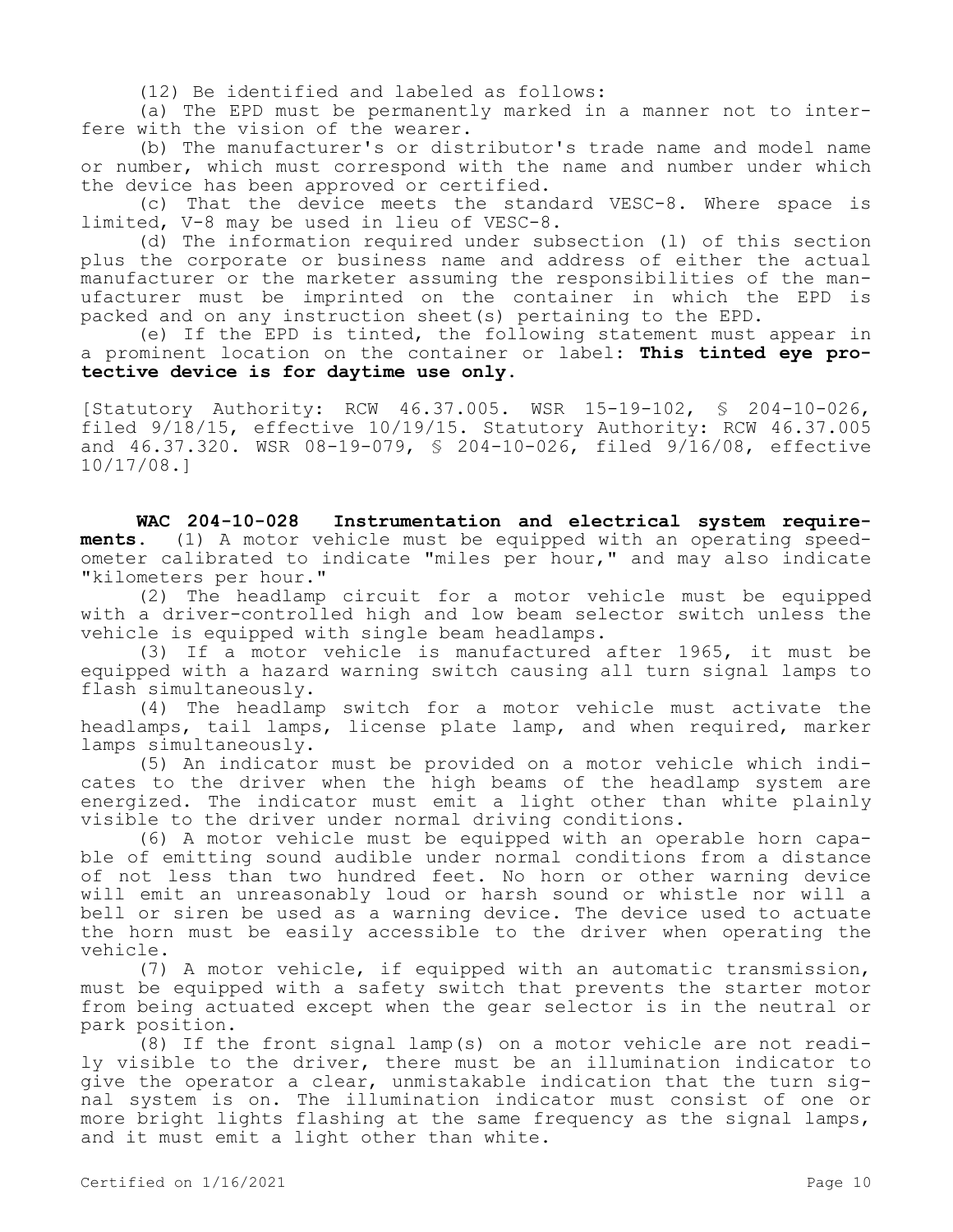[Statutory Authority: RCW 46.37.005. WSR 15-19-102, § 204-10-028, filed 9/18/15, effective 10/19/15. Statutory Authority: RCW 46.37.005 and  $46.37.320$ . WSR  $08-19-079$ , § 204-10-028, filed  $9/\overline{16}/08$ , effective 10/17/08.]

**WAC 204-10-030 Mirrors and backup alert devices.** A motor vehicle must be equipped with mirrors as outlined under 49 C.F.R. 571 and RCW 46.37.400. The mirror mountings must provide for mirror adjustment by tilting both horizontally and vertically. The following definitions must be used for additional backup alert devices or mirrors required under RCW 46.37.400(3):

(1) Backup alert devices means any type of motion detection device, laser device, camera, or television device mounted on a truck with a cube-style, walk-in cargo box up to eighteen feet long, which will warn the driver of the detection of a person or object at a minimum of six feet to the rear of the vehicle and also encompass the width of the rear of the vehicle.

(2) Rear crossview mirrors means any type of mirrors which, when mounted, will allow the driver of a truck with a cube-style, walk-in cargo box up to eighteen feet long, to view a minimum distance of six feet to the rear and encompass the width of the rear of the vehicle in order to be able to detect an object or person. These crossview mirrors must be installed in a manner that will satisfy the above requirements.

[Statutory Authority: RCW 46.37.005. WSR 15-19-102, § 204-10-030, filed 9/18/15, effective 10/19/15. Statutory Authority: RCW 46.37.005 and 46.37.320. WSR 08-19-079, § 204-10-030, filed 9/16/08, effective 10/17/08. Statutory Authority: RCW 46.37.005, 46.37.194, 46.37.280, 46.37.310, 46.37.320 and 46.37.380. WSR 81-18-008 (Order 81-08-02), § 204-10-030, filed 8/21/81.]

**WAC 204-10-032 Brakes.** (1) A motor vehicle must be equipped with brakes acting on all wheels. The service brakes, upon application, must be capable of stopping the vehicle within a twelve-foot lane, and:

(a) Developing an average tire to road braking or retardation force of not less than 52.8% of the gross vehicle weight;

(b) Decelerating the vehicle at a rate of not less than seventeen feet per second; or

(c) Stopping the vehicle within a distance of twenty-five feet from a speed of 20 mph.

Tests must be made on a level, dry, concrete or asphalt surface free from loose material.

(2) A motor vehicle must be equipped with a parking brake operating on at least two wheels on the same axle which, when applied, must be capable of holding the vehicle on any grade on which the vehicle is operated. Parking brakes must be separately actuated so that failure of any part of the service brake actuation system would not diminish the vehicle's parking brake holding capability.

[Statutory Authority: RCW 46.37.005 and 46.37.320. WSR 08-19-079, § 204-10-032, filed 9/16/08, effective 10/17/08.]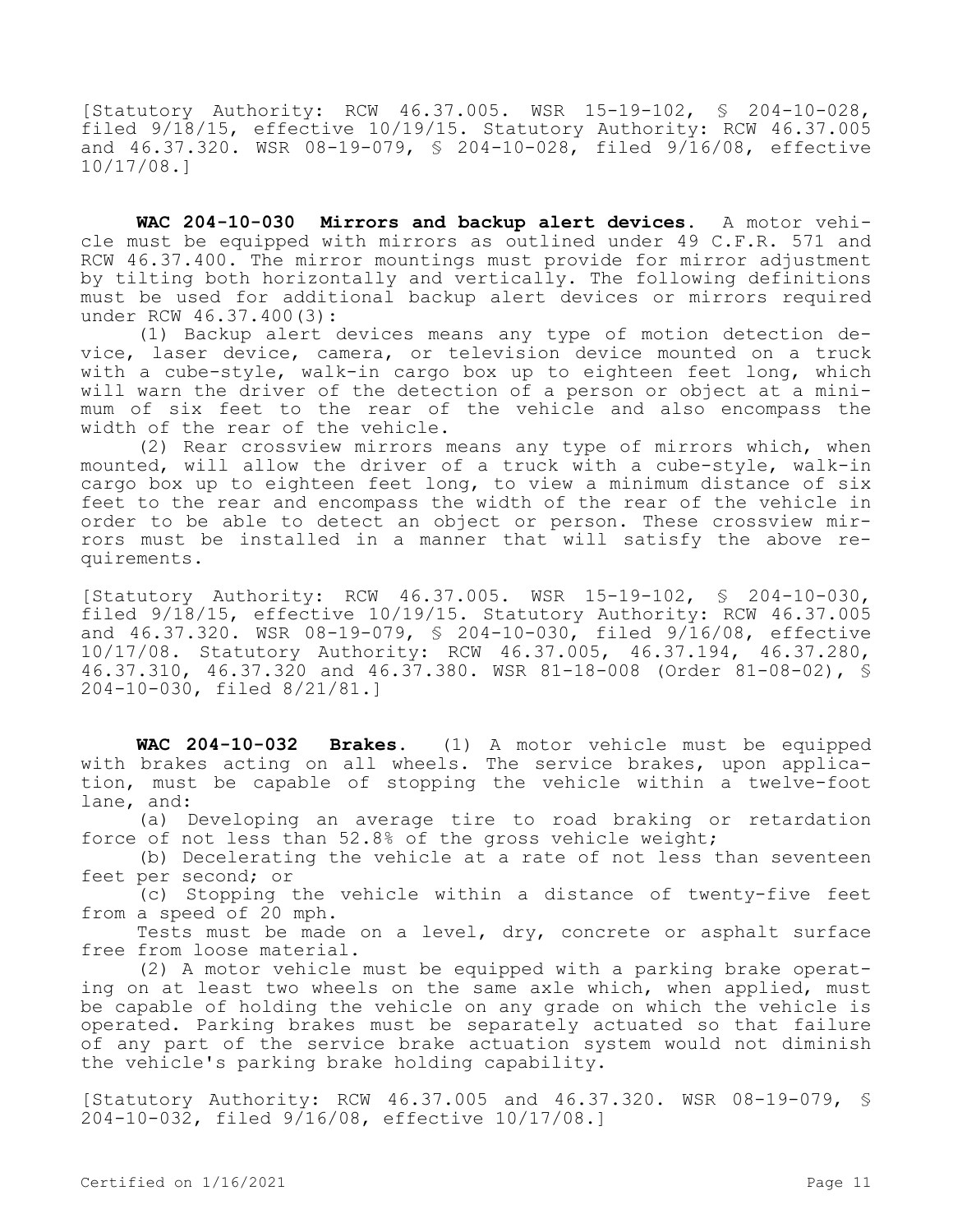**WAC 204-10-034 Steering.** A motor vehicle must be equipped with a continuous rim steering wheel meeting the requirements set forth under RCW 46.37.375, and this chapter. The steering must:

(1) Include a steering wheel which must:

- (a) Have an outside diameter of not less than twelve inches.
- (b) Not move less than two turns nor more than six turns.
- (c) Remain unobstructed when turning from stop-to-stop.

(d) Have a box mount securely welded or bolted to the vehicle frame or other suitable location as originally installed by a recognized manufacturer.

(e) Have a distinct tendency for the vehicle to increase its turning radius when the steering wheel is released while the vehicle is in a sharp turn at a speed of between 5 and 15 mph.

Note: Stability tests must be performed on a dry, level concrete or asphalt road having no loose surface contaminant, and the vehicle's tires must be inflated to the recommended pressure in accordance with the tire load pursuant to 49 C.F.R. 571.109 (FMVSS 109). The vehicle must contain a front seat passenger or simulated equivalent one hundred fifty pounds weight secured to the seat in addition to the driver.

(2) Have steering capability for negotiating right and left turns of a thirty-two foot radius or less measured from the center of the turn circle to the outside front wheel track.

(3) Not have more free play or lash in the steering system than is allowed based on the table outlined in RCW 46.37.375. The test for free play or lash must be conducted as follows: With the engine on and the wheels in the straight ahead position, turn the steering wheel in one direction until there is a perceptible movement of a front wheel. If a point on the steering wheel rim moves more than the value shown in the table before perceptible return movement of the wheel under observation, there is excessive lash or free play in the steering system.

[Statutory Authority: RCW 46.37.005 and 46.37.320. WSR 08-19-079, § 204-10-034, filed 9/16/08, effective 10/17/08.]

**WAC 204-10-036 Suspension.** A motor vehicle must be capable of stable, controlled operation while traversing a slalom-type path passing alternately to the left and right of at least four cones or markers arranged in a straight line and spaced sixty feet apart at a minimum speed of 25 mph.

Body lifts are permitted provided that they are manufactured by an aftermarket manufacturer, designed for the make and model vehicle on which they are installed, and installed according to the manufacturer's recommendations. Body lifts may not use more than a three-inch spacer and may not raise the body more than four inches above the frame when all components are installed.

A motor vehicle must:

(1) Have a minimum ground clearance to allow the vehicle to be in motion on its four rims on a flat surface with no other parts of the vehicle touching that surface and a maximum ground clearance determined based on the table contained in WAC 204-10-022 (6)(f) bumpers.

(2) Have spring mounts and shackles properly aligned and of sufficient strength so as to support the gross weight of the vehicle and provide free travel in an up and down movement under all conditions of operation.

(3) Incorporate antisway devices to control lateral movement in rear coil spring suspension systems.

(4) Have a suspension system that allows movement between the unsprung axles and wheels and the chassis body.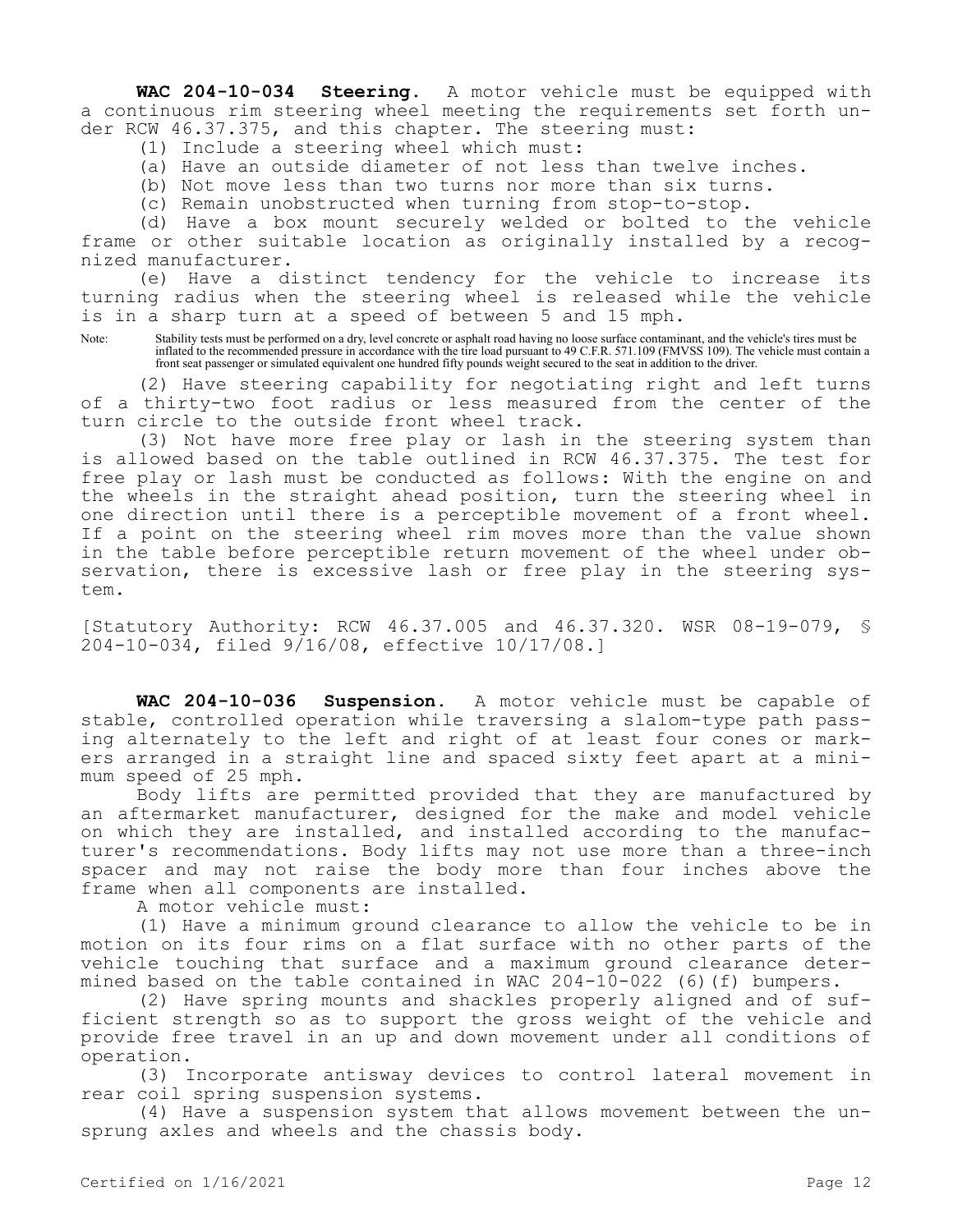(5) Be equipped with a damping device at each wheel location. The damping device must stop vertical body motion within two cycles when any corner of the vehicle is depressed and released.

(6) Be capable of providing a minimum relative motion of plus and minus two inches.

(7) Not use heating or welding for coil springs, leaf springs, or torsion bars.

(8) Not be constructed or loaded so that the weight on the wheels of any axle is less than thirty percent of the gross weight of the vehicle.

(9) Not raise or lower the height of a motor vehicle while the motor vehicle is traveling more than 15 mph on a public roadway with a posted speed limit of 25 mph or less except when lawfully participating in a parade permitted by local jurisdiction.

(10) At no time have any portion of any tire of such motor vehicle leave the surface of the roadway.

(11) Not have any portion of the vehicle or component of the hydraulic system used to raise or lower the vehicle cause or emit sparks.

Nothing in this section prohibits a county or city from enacting stricter regulations for aftermarket vehicle hydraulics on a public roadway.

[Statutory Authority: RCW 46.37.005. WSR 15-19-102, § 204-10-036, filed 9/18/15, effective 10/19/15. Statutory Authority: RCW 46.37.005 and 46.37.320. WSR 08-19-079, § 204-10-036, filed 9/16/08, effective 10/17/08.]

**WAC 204-10-038 Exhaust system.** A motor vehicle must be equipped with a leakproof exhaust system that includes the exhaust manifold(s), headers, the piping leading from the flange of the exhaust manifold(s), the muffler(s), and the tail piping.

Exhaust systems on property-carrying vehicles must:

(1) Discharge the exhaust fumes to the rear of that part of the vehicle designed and normally used for carrying the driver and passengers.

(2) Discharge the exhaust fumes at a location to the rear of the vehicle body or direct the exhaust fumes outward from the side of the vehicle body at a location rearward of any operable side windows.

(3) Not have any part of the exhaust system pass through any area of the vehicle that is used as a passenger compartment, nor in close proximity to the fuel system without being properly shielded.

[Statutory Authority: RCW 46.37.005 and 46.37.320. WSR 08-19-079, § 204-10-038, filed 9/16/08, effective 10/17/08.]

**WAC 204-10-045 Hands-free wireless communications systems.**  Hands-free cellular telephone devices may be used by motorists while driving motor vehicles as long as the use complies with RCW 46.61.667. Listening devices that include an earpiece must cover or be attached to only one ear.

[Statutory Authority: RCW 46.37.005 and 46.37.320. WSR 08-19-079, § 204-10-045, filed 9/16/08, effective 10/17/08. Statutory Authority: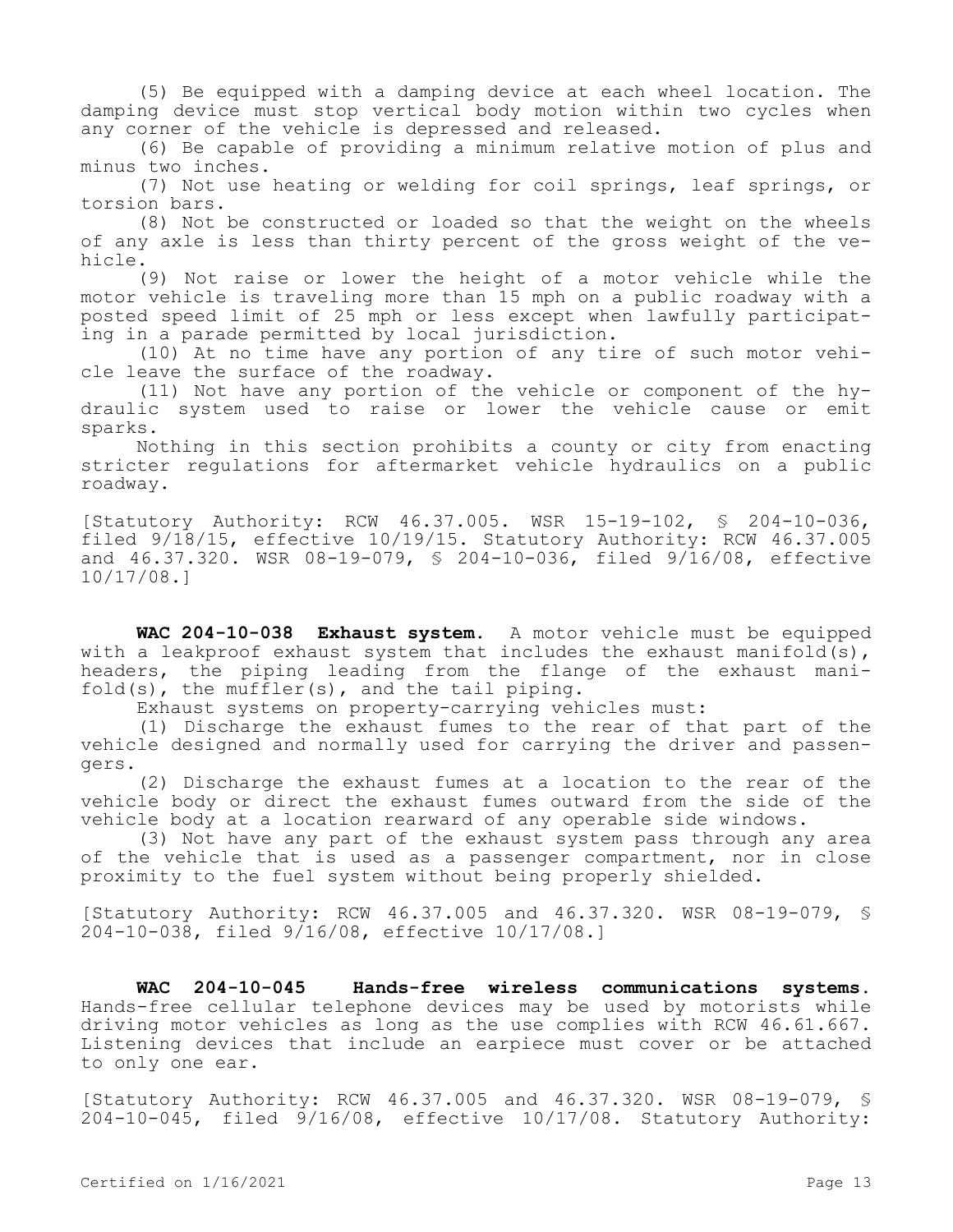RCW 46.37.005 and 46.37.480. WSR 97-10-024, § 204-10-045, filed 4/29/97, effective 5/30/97.]

**WAC 204-10-050 Reflectorized warning device.** Reflectorized warning devices used by law enforcement must:

(1) Conform to those devices described in RCW 46.37.450 and requirements of the Washington state department of transportation standard specifications for road, bridge, and municipal construction, Section 9-28.6, "Enclosed lens reflective sheeting." These specifications are available through the Washington State Patrol, 210 11th Avenue, Olympia, Washington 98504, or the Washington State Department of Transportation, 310 Maple Park Avenue, Olympia, Washington 98504.

(2) Be placed on a vehicle whenever any such vehicle is disabled upon the traveled portion of any highway or shoulder thereof outside any municipality, at any time when lights are required by RCW 46.04.200, upon discovery of such disabled vehicle by law enforcement, a reflectorized device such as those defined in RCW 46.37.450 or this section.

[Statutory Authority: RCW 46.37.005 and 46.37.320. WSR 08-19-079, § 204-10-050, filed 9/16/08, effective 10/17/08. Statutory Authority: RCW 46.37.005, 46.37.194, 46.37.280, 46.37.310, 46.37.320 and 46.37.380. WSR 81-18-008 (Order 81-08-02), § 204-10-050, filed 8/21/81.]

**WAC 204-10-060 Reflectors.** (1) On motor vehicles, reflex reflectors must be securely mounted on a rigid part of the vehicle with the plane of the lens perpendicular to the roadway and parallel to the rear axle. Side reflex reflectors must be mounted with the lens face perpendicular to the roadway and parallel to the rear wheels.

(2) On bicycles, the reflectors must be securely mounted and of a type conforming to 16 C.F.R. Part 1512.

(3) On motorized foot scooters, a red reflector on the rear that is visible from a distance of five hundred feet when directly in front of lawful upper beams of headlamps on a motor vehicle. It shall also be equipped with reflective material and of sufficient size and reflectivity to be visible from both sides at a distance of five hundred feet.

[Statutory Authority: RCW 46.37.005, 46.37.320, and 46.20.500. WSR 21-01-054, § 204-10-060, filed 12/9/20, effective 1/9/21. Statutory Authority: RCW 46.37.005 and 46.37.320. WSR 08-19-079, § 204-10-060, filed 9/16/08, effective 10/17/08. Statutory Authority: RCW 46.37.005, 46.37.194, 46.37.280, 46.37.310, 46.37.320 and 46.37.380. WSR 81-18-008 (Order 81-08-02), § 204-10-060, filed 8/21/81.]

**WAC 204-10-070 Air conditioning units.** (1) Society of Automotive Engineers (SAE) Standard J639 is adopted by reference as the standard for automotive air conditioning units.

(2) SAE Standard J51 is adopted by reference as the standard for automotive air conditioning hose.

[Statutory Authority: RCW 46.37.005 and 46.37.320. WSR 08-19-079, § 204-10-070, filed 9/16/08, effective 10/17/08; WSR 98-04-053, §